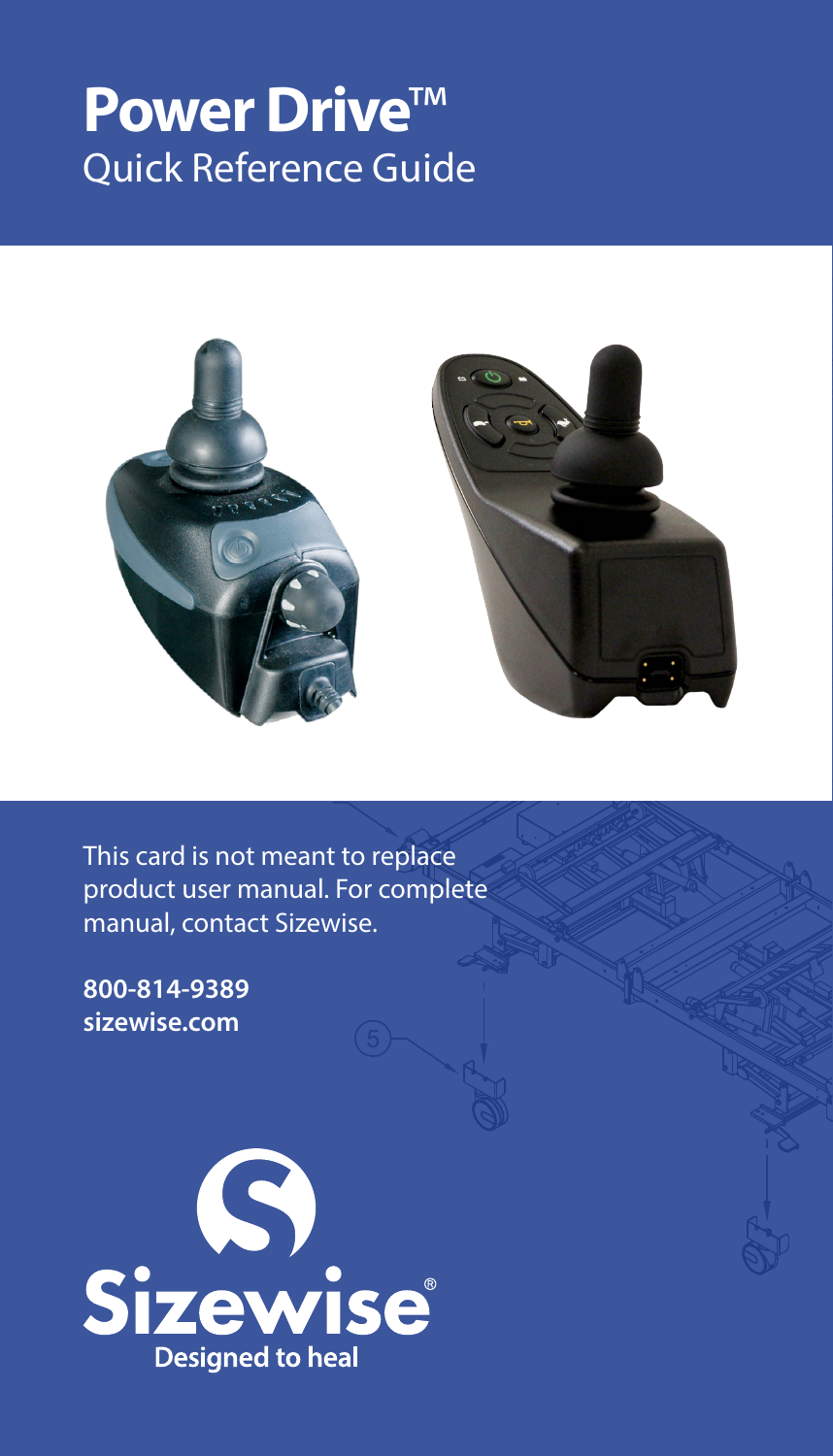## **Components**

Power Drive™ is an optional feature on Bari Rehab Platform 2™. Two different joystick configurations are available. Operating instructions are the same for both.

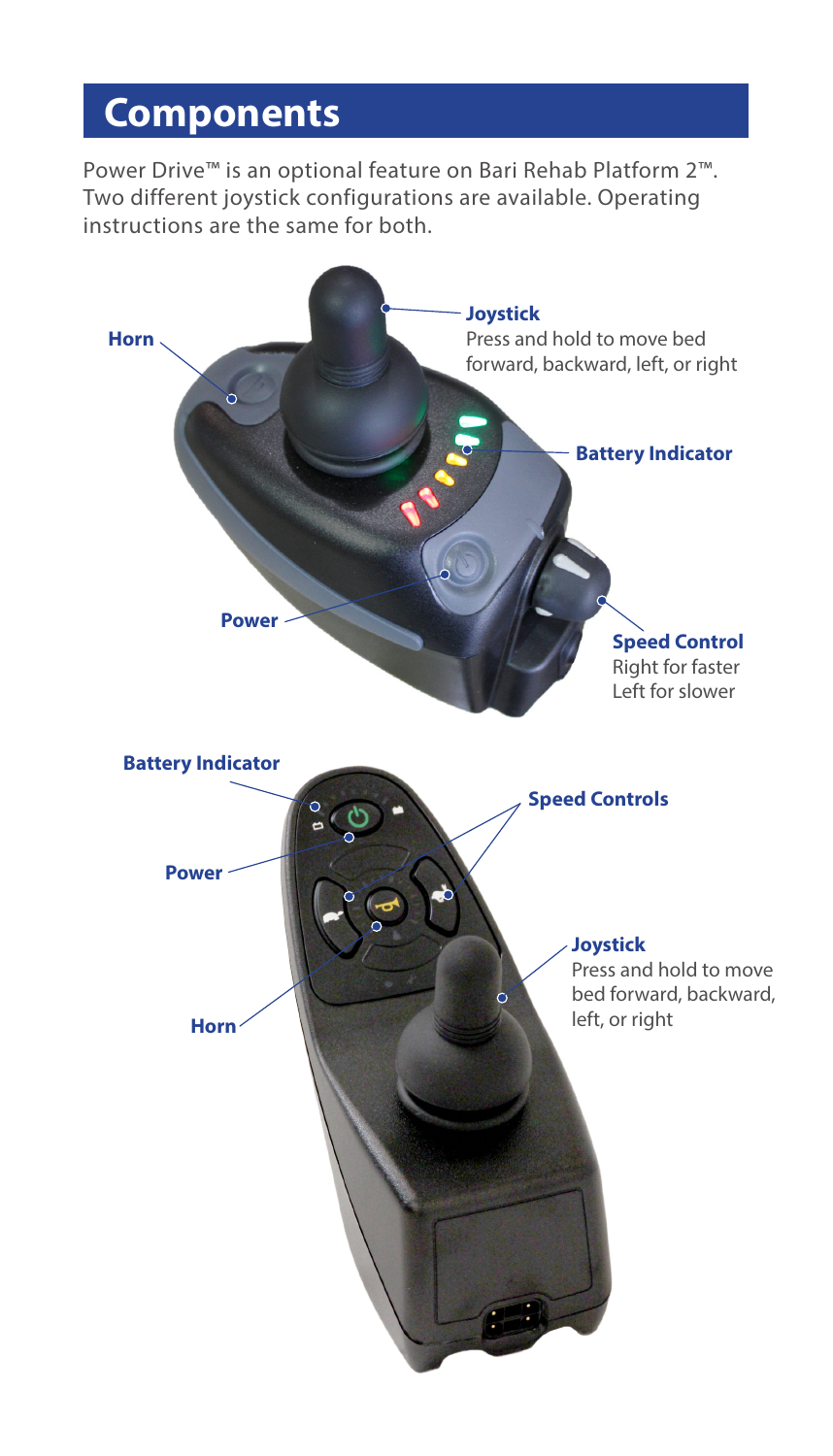## **Operating Instructions**

- 1. Secure side rails to upright and locked position.
- 2. Lower bed to lowest position.
- 3. Unplug bed and all accessories from wall and secure cords. If installed, battery backup will allow for basic bed and blower functions for a short period of time.
- 4. Unlock casters at head and foot sections of bed.
- 5. Press power button and adjust speed control. Move joystick in desired direction to move and release to stop.
- 6. Plug bed and all accessories back into wall outlet once transport is completed.
- 7. Lock casters and raise frame off Power Drive wheels to ensure proper RSS function.

*Note: Power Drive does not move side to side, but pivots on drive wheels*



**Caution:** Keep hands and feet clear

of wheels during bed movement. Move only at slow walking pace. Check bed and side rail width for clearance in hallway to prevent damage to bed or other objects.

**Caution: DO NOT** push bed with drive wheels on the ground for longer than necessary, as damage to Power Drive may occur. Should you experience any type of brake malfunction or are unable to raise drive wheels, do not use bed. Call for service immediately!

**Warning: Transport down inclines or over thresholds, including elevators, can result in damage to bed and injury to persons.** Power Drive is intended for level surfaces, but is capable of climbing a 5 degree incline if necessary. Extra care should be taken when transitioning at top and bottom of ramps. Loss of traction may cause damage to bed and injury to persons.